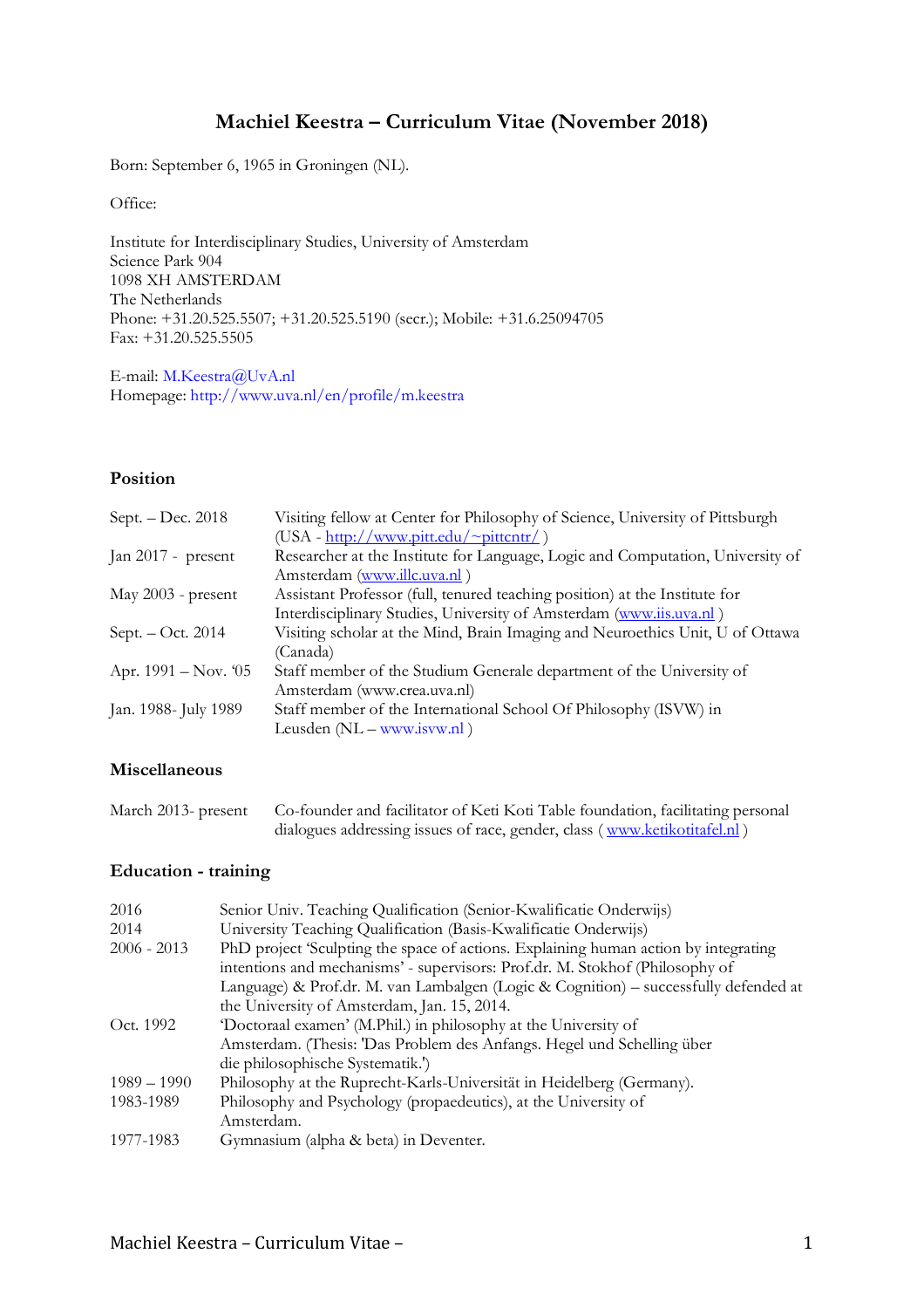# **Publications:**

*Dissertation:*

- Sculpting the Space of Actions. Explaining Human Action by Integrating Intentions and Mechanisms. (PhD Thesis, defended Jan. 15, 2014). Institute for Language, Logic and Computation dissertation series, Amsterdam 2014. (xx, 438 pp.; incl. 3 figures; PDF available, www.dare.uva.nl/record/463110)

#### *Edited books:*

- An introduction to interdisciplinary research: theory and practice. S. Menken & M. Keestra (editors), Amsterdam University Press 2016, 128 pp.

- Een cultuurgeschiedenis van de wiskunde. ('A cultural history of mathematics.') – M. Keestra

(ed.); Uitgeverij Nieuwezijds (Amsterdam, 2006). 243 pp.

- Doorbraken in de natuurkunde. ('Major breakthroughs in physics.') - M. Keestra (ed.); Uitgeverij Nieuwezijds (Amsterdam, 2001, 2003). 224 pp.

- Tien westerse filosofen. ('Ten western philosophers.') - M. Keestra (ed.); Uitgeverij Nieuwezijds (Amsterdam, 2000, 2001). 237 pp.

*Academic publications:*

- '*Analyzing interdisciplinary integration after the neuro-turn: a philosophy of science analysis of the 'neurofication' implied in 'neuro-theology.' –* in preparation.

- *'With AIS to Amsterdam 2019: Friendship and Interdisciplinary Studies in Global Contexts'*, in Festschrift for Bill Newell, Issues in Interdisciplinary Studies, 2018 (36:2), pp. 212-216.

- Editor of a Special Section on 'Interdisciplinary Collaboration' for Issues in Interdisciplinary Studies, 2017 (35), pp. 113-220.

- *Introduction: Multi-Level Perspectives on Interdisciplinary Cognition and Team Collaboration – Challenges and Opportunities*, in Issues in Interdisciplinary Studies, 2017 (35), pp. 113-120.

- *Metacognition and Reflection by Interdisciplinary Experts: Insights from Cognitive Science and Philosophy*, in Issues in Interdisciplinary Studies, 2017 (35), pp. 121-169.

- *Drawing on a Sculpted Space of Actions: Educating for Expertise while Avoiding a Cognitive Monster*, in Journal of Philosophy of Education, 2017, (51:3), pp. 620-639.

- *An introduction to interdisciplinary research: theory and practice*. S. Menken & M. Keestra (editors), Institute for Interdisciplinary Studies, Amsterdam University Press 2016, 128 pp (co-author; sole author of sections on philosophy of science and on interdisciplinary integration)

- *A 'Circulation Model' of Education: A Response to Challenges of Education at the New University*. A. Keestra & M. Keestra, in Krisis – Journal for contemporary philosophy, 2015:2, pp. 90-98.

- *Understanding human action: integrating meanings, mechanisms, causes, and contexts* (adapted version). In: V. Bazhanov & R.W. Scholz (Ed.), Transdisciplinarity in Philosophy and Science: Approaches, Challenges and Prospects. Navigator publishers, Moscow 2015, pp. 201-235.

- '*Conflict en compassie: een hedendaagse blik op Wagner en een wagneriaanse blik op onszelf*' (Conflict and compassion: a contemporary perspective on Wagner and a wagnerian perspective on ourselves), in conference proceedings of the int'l Wagner conference 'Conflict and Compassion', ed. R. Helmers & P.

Westbroek, Nationale Opera en Ballet, Amsterdam 2014, pp. 157-166

- *Bounded mirroring: joint action and group membership in political theory and cognitive neuroscience*. In: F. Vandervalk (Ed.), Thinking about the Body Politic: Essays on Neuroscience and Political Theory. Routledge, 2012, pp. 222-248.

- Concepts - not just yardsticks, but also heuristics: rebutting Hacker and Bennett -response to a reply by H&B on Keestra *& Cowley* in Language Sciences, 2009); with S.J. Cowley; Language Sciences, 2011, 33:3, 464-472.

- *Understanding human action: integrating meanings, mechanisms, causes, and contexts*. In: A.

Repko, W. H. Newell & R. Szostak (Eds.), Interdisciplinary research: Case studies of

interdisciplinary understandings of complex problems: SAGE, 2011, p. 225-258.

- *Integration in Interdisciplinary Research and Transdisciplinary Research*. - conference

report by Julie Thompson Klein, Machiel Keestra & Rick Szostak, in AIS Newsletter, March 2010, p. 1-5

- *Foundationalism and neuroscience; silence and language*. Review article on 'Philosophical

Foundations of Neuroscience' (M. Bennett & P. Hacker;Blackwell 2003) – with S.J. Cowley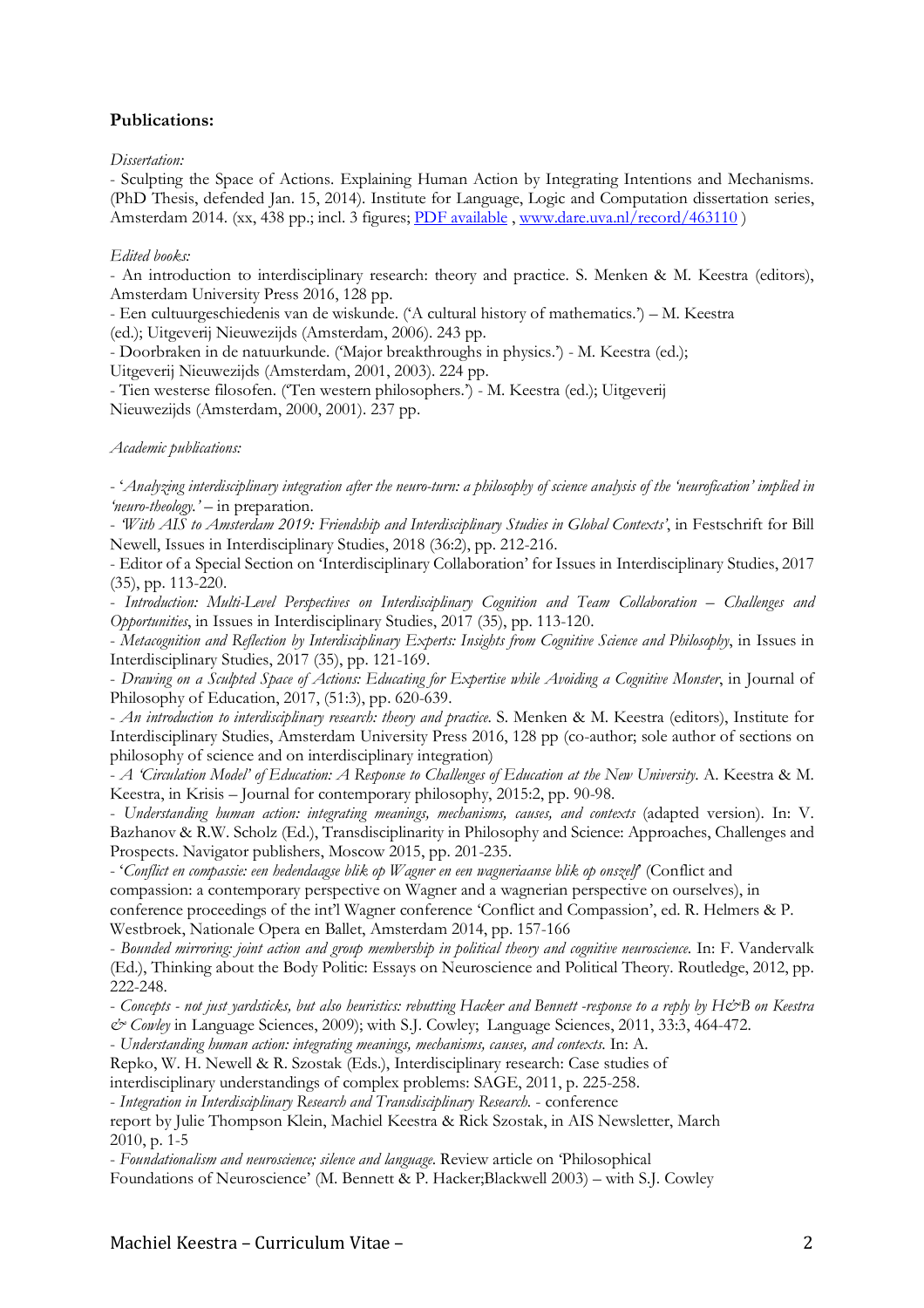-Language Sciences, 2009, 31;4, 531-552

- *The diverging force of imitation. Integrating cognitive science and hermeneutics*. – Review of General Psychology, 2008, 12;2, 127-136.

- '*Vliegles voor de uil van Minerva?: hoger onderwijs als voorbereiding op arbeidsmarkt en burgerschap*." ('Flying lesson for the owl of Minerva?: higher education as prepariation for the job market and citizenship.') – Tijdschrift voor Hoger Onderwijs, 25, 2007/2; 69-83.

- '"*Zonder kennis van de wiskunde geen toegang?" Conceptuele kwesties in de geschiedenis van*

*de wiskunde'* ('"No Entrance Without Knowledge of Mathematics?" Conceptual Questions in the History of Mathematics; 19-45) – in: 'Een cultuurgeschiedenis van de wiskunde.' M. Keestra (ed.); Uitgeverij Nieuwezijds (Amsterdam, 2006).

- '*Inleiding*' (Introduction) – in ibidem, (1-18)

- *'Darwin hat den Geist vergessen!' - Nietzsches worsteling met de evolutietheorie*. ('Darwin has forgotten the mind!' – Nietzsche's struggle with evolutionary theory. E-publication at Blind! ( www.ziedaar.nl ) since Oct. 12, 2004.

- '*Aristoteles'* – in 'Tien westerse filosofen.' M. Keestra (editor) et.al.; Uitgeverij Nieuwezijds (Amsterdam, 2000, 2001), pp. 47-64.

- '*Introduction'* – in ibidem, pp. 11-22.

- '*Elektra' und Hegels Unterbewertung der Subjektivität und öffentlichen Gerechtigkeit auf der antiken Szene*. ('Elektra' and Hegel's underestimation of subjectivity and public justice on the antique scene.) In: A. Arndt (ed.) Hegels Ästhetik. Die Kunst der Politik – die Politik der Kunst. Tl. I; Akademie Verlag (Berlin, 2000); pp. 116-120.

- *Utopie: leidraad of valkuil*. Special on 'Utopia' of Wijsgerig perspectief op maatschappij en wetenschap, edited by M. Keestra & H. Achterhuis. Vol. 39, No. 4 (1998-1999). (Introduction; p. 97-98)

- '*De strijd om het vermijden van tragische conflicten. Naar aanleiding van Hegels rechtsfilosofie*.' (The Struggle for the Evasion of Tragic Conflicts. On Hegel'sPhilosophy of Right) In: Krisis, 1998: 71; pp. 93-99.

- '*Het besluit tot handelen en reflectie. Naar aanleiding van Aristotle en Hegel*.' (The Decision to Act and Reflect – in Aristotle and Hegel). In: Van Agora tot Markt, G. Groot (ed.), Rotterdamse Filosofische Studies XXI, Rotterdam 1996; pp. 159-164.

- '*Quine, Davidson en Hegel op zoek naar betekenissen*.' (Quine, Davidson and Hegel in search for Meanings). In: Congresbundel Filosofiedag Groningen 1995, Eburon (Delft 1995); pp. 95-99. - '"*Eén heerser moet er zijn!" – Schelling, Hegel en Aristoteles over een Homeruscitaat*. ('There

should be a Single Leader!' – Schelling, Hegel and Aristotle on a Quote of Homer.). In: Aktueel Filosoferen, W. van Dooren (ed.), Eburon (Delft 1993); pp. 146-152.

- '*Waar stil te staan? Aristoteles en de vraag naar principes van kennis*.' (Where to rest? Aristotle

and the Quest for Principles of Knowledge.) In: Stoicheia, 1991: 2/3; pp. 3-24.

- '*Het uitgangspunt van Hegels bemoeienis met de rechtsfilosofie*.' (The starting point of Hegels interest in the Philosophy of Right) In: Stoicheia 1990: 3; pp. 3-9.

*Non-academic publications:*

- '*Wagner en de Meesters van het Wantrouwen: overlap en verschillen' (Wagner and the Masters of Suspicion: overlap and differences),* Wagner Kroniek, 2018 58:2, p. 13-17.

- *'Overcoming a paradox? Preparing students for transdisciplinary environments'*, blog-text for 'Integration and Implementation Insights' (i2insights.org) on Jan. 30, 2018.

- '*Intercultural Endeavors Explored at TD-Net Conference',* report by Julie Thompson Klein, Machiel Keestra, and Rick Szostak, in Integrative Pathways (AIS Newsletter), 2018 40:1, p. 1-5; 21-24.

- *'A process model for teaching interdisciplinary Research'*, blog-text for 'Integration and Implementation Insights' (i2insights.org) on Aug. 9, 2016.

- '*Message of the President'*, Integrative Pathways (AIS Newsletter), 2014; 3 pp.

- '*Mirrors of the Soul and Mirrors of the Brain? The Expression of Emotions as the Subject of Art and Science*', chapter in catalogue for Frans Halsmuseum exhibition on 'Painted emotions', ed. G. Schwartz, Nai10 publishers, Rotterdam, 2014; Dutch version 89-100; English 81-92.

- '*Burgemeester deed wat hij moest'* (On the anti-racism & - discrimination demonstration, Amsterdam March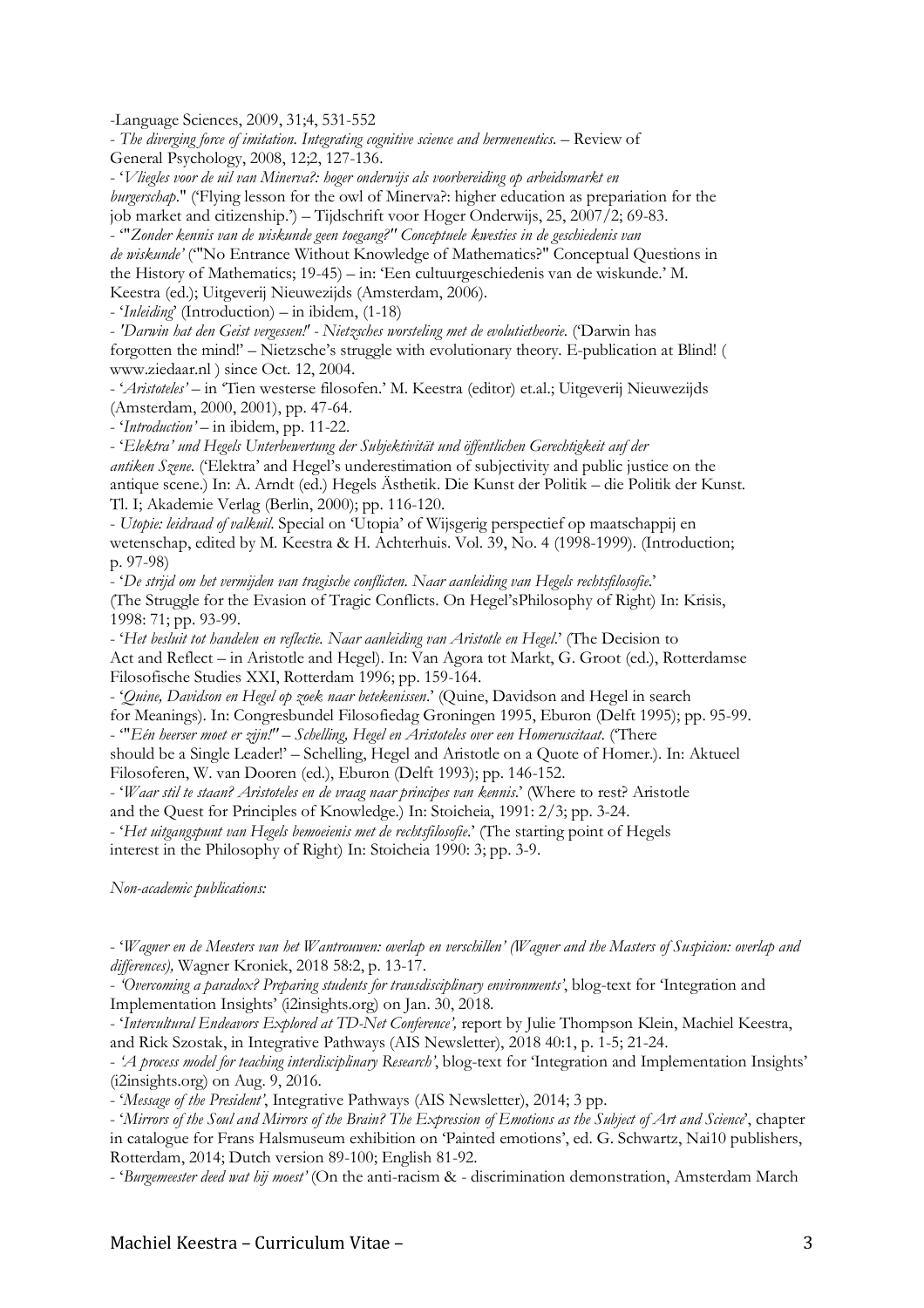22, 2014), newspaper Het Parool, March 26, 2014.

- '*Sinterklaas is rijp voor aanpassing aan de moderne tijd'* (On modernizing the Santaclaus & black Pete festival), op-ed with Mercedes Zandwijken in newspaper Het Parool, October 16, 2013.

- *Heruitgevonden tradities: de sedertafel en de Keti Koti Verzoeningstafel* (On the seder festival and slavery abolition celebration). Mercedes Zandwijken & Machiel Keestra; Kol Mokum, Febr. 2013

- *Bemoeienis met jongensbesnijdenis is ongewenst*. (Intervention in male circumcision is undesirable.) Ingezonden brief, NRC Handelsblad, 4-5 Augustus 2012

- *Paradox van de Virtuoos - over de menselijke vrije wil*. (On the paradox of human free will.) In: Vreihijd (publication by Castrum Peregrini; 25.000 ex. t.g.v. 4/5 May celebrations), May 2012, p. 47

- *Evolutie, causaal pluralisme en open mechanismen* (Evolution, causal pluralism and open mechanisms). 'De Filosoof', Journal of the dept. of philosophy, Utrecht University, Februar7 2012

- *'De ene persiflage is de andere niet*.' (Not all persiflages are alike. Interview-essay on acase of black-face charicature on Dutch t.v.). Digital magazine Oerdigitaalvrouwenblad, Dec. 2009/Jan. 2010

- *'De keuzeknop in het brein. Waarom de vrije wil begrensd is*.' ('Selector switch in the brain. Why free will is limited.'Contains interview fragments with Haynes, Dijksterhuis, Hagoort and Keestra; author R. Visscher) Natuurwetenschap & Techniek, 2/2009; 57-62.

- '*Nederland lijkt de schaamte voorbij. Stilte na Srebrenica-dagvaarding verwerpelijk*.' (On the lawsuit against the Dutch government and the United Nations by the 'Mothers of Srebrenica') Op-ed article, NRC Next, June 12, 2007

- *1940-1945 geeft ons wel te denken over asielbeleid*.' (On the position of child-asylum seekers, and policy always drifting between the law and morality) Op-ed article, co-signed by 22 others, Trouw, October 24, 2006. - '*Nazaat slaaf moet leren verwerken*.' (Co-interview with Mercedes Zandwijken on a Seder-like

ritual devoted to remembering andcoping with the traces of slavery in Surinam) Het Parool, July 8, 2006. - '*Sinterklaas en de vrije wil bestaan wel degelijk*.' (Santa Claus and the free will do exist in fact.) Op-ed article during the 'Month of Philosophy', NRC Handelsblad, April 14, 2006.

- '*Burgerschapsdeugden maken de buurt leefbaar – en vervolgens de wereld*.' (Civic duties enhance the neighbourhood and the world.) Op-ed article, NRC Handelsblad, Dec. 3, 2005.

- '*Intelligente ontwerper' helpt ons niet*. ('Intelligent Designer' doesn't help us.) Op-ed article, NRC Handelsblad, June 9, 2005.

- '*Reflecties over vaderschap*.' – in H. Procee (ed.): Bij die wereld wil ik horen! Over academische vorming; Boom 2004, pp.

- "*Over Vernieuwbouw – een crash course metafysica*" (On Renovation – a crash course in metaphysics) In:

ArCAM-tentoonstellingsbrochure 'Wegens verbouwing geopend, Oktober 2003;

- '*De ongrijpbaarheid van ironie*.' (The problem with Irony.) De Helling, Winter 2001 (17-18)

- Many reviews and short articles in the magazine of the International School of Philosophy, 1988-1989

## **Teaching: courses developed, coordinated & (co-)taught:**

(Information on most of my courses can be found at http://studiegids.uva.nl )

## **a) Interdisciplinary honours courses:**

- Neurodisciplines in a neurocentric world (2015 – present; 6 ECTS)

- Masters of Suspicion: Darwin, Marx, Nietzsche and Freud (2003- present; 6 ECTS)

- Ethics in theory and application (2006 2012; 6 ECTS)
- Tragedy: science, art, experience and politics (2006-2007; 6 ECTS)

- What is Creativity? From algorithm to history of art (2004-2005; 2012, 2014; 6 ECTS)

- Social entrepreneurship in theory & practice: lectures, workshops and community service (2013-present, 9 ECTS)

- Doing Diversity: from reflection to action (2018; 3 ECTS)

#### **b) Beta-gamma bachelor program:**

- Man in action: interdisciplinary research project (2005 – present; 8 ECTS)

- Interdisciplinary Research Practical (2006 – present; 8 ECTS)

- Philosophy of Science: Reflections on robust knowledge (2010 - present; 3 ECTS)

- Critical thinking skills (introduction and integration of Critical thinking in the overall bachelor program – 2012-2015)

#### **c) Brain and Cognitive Sciences master's program:**

- Current issue: Philosophy of Science & Interdisciplinarity in Cognitive Neuroscience (2009 - present;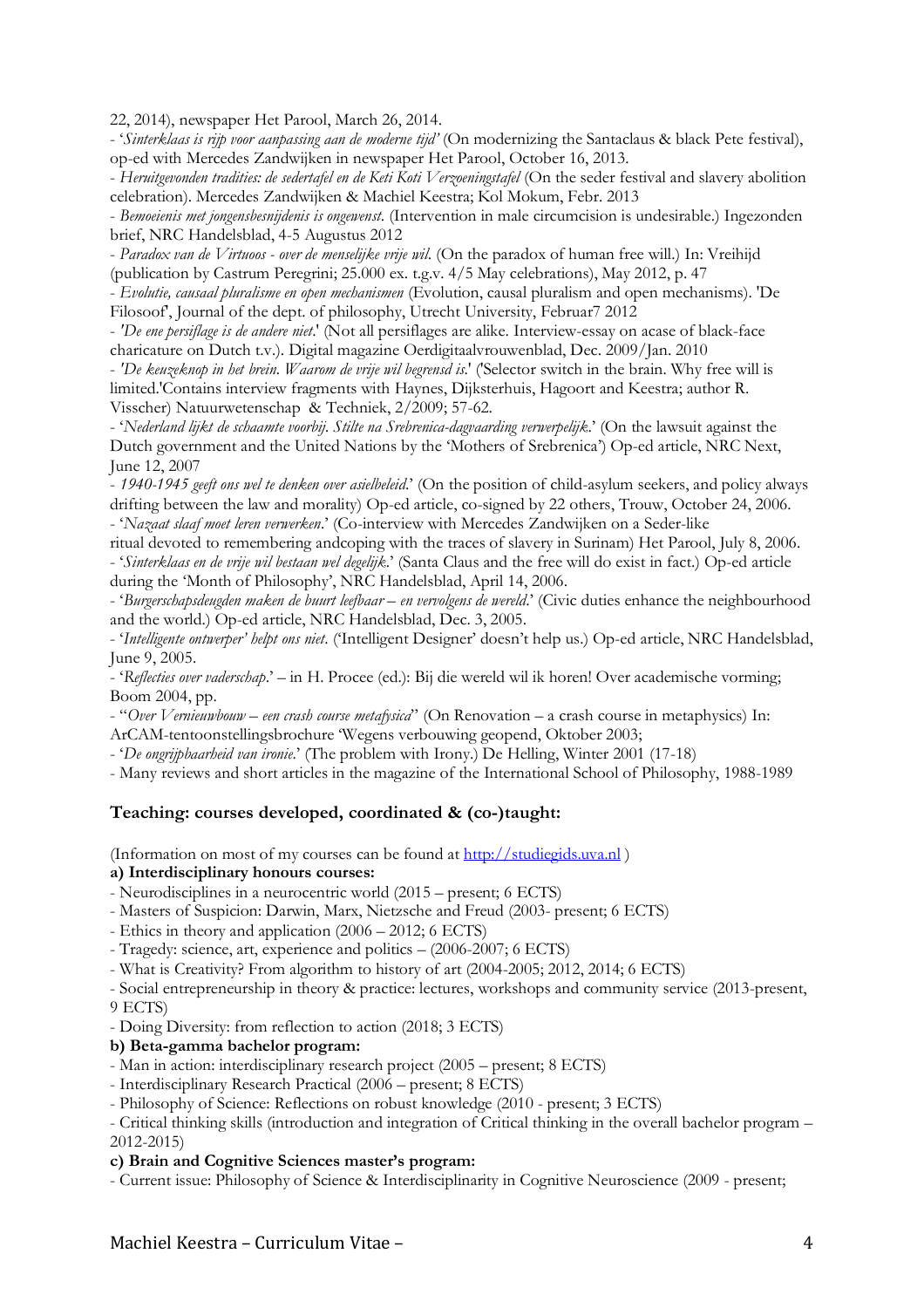component of 'Current issues', 9 ECTS)

- Supervisor/examiner of multiple internships & literature theses by Brain and Cognitive Sciences MSc students (2009- present)

- Philosophy of Cognition and the Brain: from neurons to embodied cognition (2016- ; 6 EC)

d) **Elective master course:**

- Science in perspective (2007 – 2011; 6 ECTS)

e) **Elective interdisciplinary course:**

- The brain: what do scientists know, and to what use? (2011- 2014; 6-12 ECTS)

- Diversity: navigating a cultural and political minefield (2018; 3 ECTS)

### **f) Miscellaneous:**

- Academic Skills Workshop Series for Refugees (2016-2017; no ECTS; preparatory)

- Multiple expert workshops on interdisciplinary research and education, at the UvA and elsewhere in the Netherlands and abroad.

## **Presentations**

#### *Academic presentations:*

- 'Interdisciplinary Integration After the Neuro-turn: Problems with the 'Neurofication' of Theology' – invited SPP & ICLAST public lecture, Georgia Tech Univ., Atlanta Nov. 8, 2018.

- Association for Interdisciplinary Studies conference, Detroit, October 12-14, 2018:

1) '40th Anniversary Keynote Panel: *Where Do We Stand and Where Are We Going? An International / European Perspective'* (invited plenary pres., Oct. 12)

2) 'Diversities of Inter/Transdisciplinarity: Challenges and International Comparisons –

Critique of Interdisciplinarity from a European Perspective' (invited panel pres., Oct. 13)

3) Neurotheology, or the neurofication of theology as an interdisciplinary way to revive (academic) interest in religion? (panel pres. Oct. 13)

- 'Analyzing interdisciplinary integration after the neuro-turn: a closer look at the 'neurofication' of theology' – Center for Philosophy of Science, U Pittsburgh, Sept. 25, 2018

- 'Demystifying art and appreciating art: a contradiction, or not?' – Arts/Science program, Royal Dutch Academy of Sciences, April 4, 2018

- 'Are Transgenerational Psychological and Neural Effects of Slavery and Racism Plausible? A Cognitive Neuroscientific Exploration' - Worlding the Brain conference, UvA, Nov. 3, 2017.

- 'Quantitative assessment and research of interdisciplinary teaching – work in progress at the A'dam Institute for Interdisciplinary Studies' - AIS Conference, UMBC, Oct. 21, 2017.

- 'Interdisciplinary Collaboration: A Toolbox Workshop' - (co-presented with M. O'Rourke) AIS Conference, UMBC, Oct. 20, 2017.

- 'Teaching And Learning In Transdisciplinary Environments. Preparing The Next Generation For Navigating Between Different Environments' - plenary panel opening statement, ITD Conference, Leuphana University, Sept. 14, 2017.

- 'Divergence and plurality: definitive challenges of inter- and transdisciplinary integration?' - ITD Conference, Leuphana University, Sept. 12, 2017.

- 'Limited relevance with enhanced significance' - invited opening of 'Disciplinarity and Beyond' conference, Department of Geography, Planning and International Development Studies, University of Amsterdam, June 1, 2017.

- 'Challenges for Expertise in an Interdisciplinary Team Context: Metacognizing and its Role in Distributed Cognition' – invited lecture for Theorizing Expertise workshop, St Mary's University, Twickenham, March 24, 2017.

- 'Narrative simulation and agency: minimizing prediction error and enhancing coherence?' – int'l SMART workshop 'Predictive Processing as an Interdisciplinary Concept', UvA, Nov. 16, 2016

- 'Interdisciplinarity as fostering -not detrimental to– disciplinary academic education: some results from the A'dam Institute for Interdisciplinary Studies' – AIS annual conference, U Ottawa, Oct. 28, 2016

- 'What are we integrating in interdisciplinary research? Towards more robust explanations and models in environmental and cognitive sciences' – invited lecture, CIIEMAD & Instituto Politecnico Nacional (IPN), Mexico, Oct. 7, 2016

- 'Constraining our predictive brains with narratives as cognitive tools: can we avoid social exclusion?',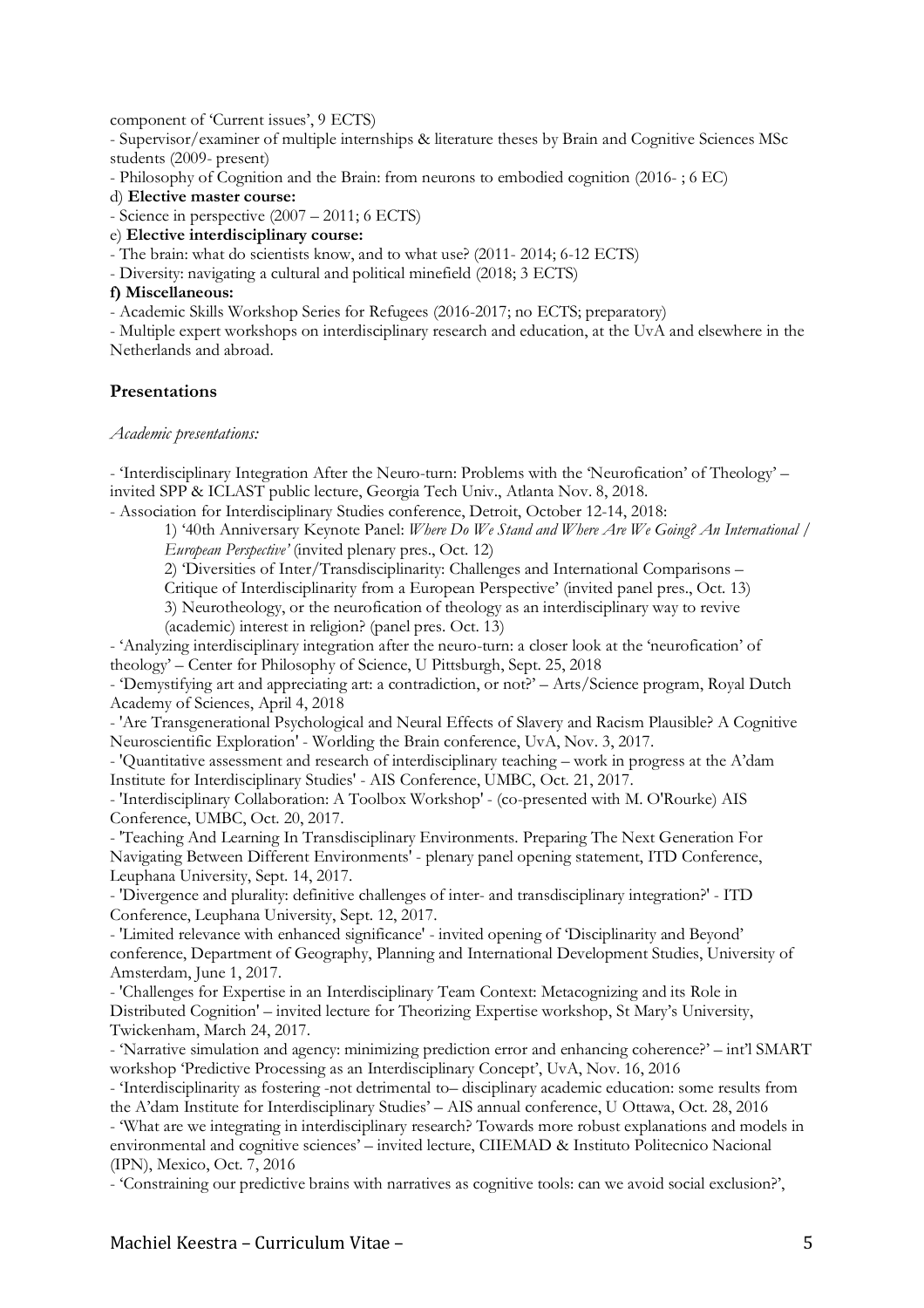presentation for 'Worlding the Brain' conference, Amsterdam March 17, 2016

- 'Outdated yet still relevant: Aristotle's 'Posterior Analytics' as a challenger of a current philosophy of science' – pres.at Association for Core Texts and Curricula conference, Amsterdam, Sept. 12, 2015

- Assoc. for Interdisciplinary Studies annual conference, Merrimack College, Oct. 16-19, 2014:

1) 'Sailing on an Interdisciplinary Raft: Three Possible Trajectories' (Presidential address)

2) 'Playing the Devil's Advocate: Is there a tension between the goals of interdisciplinarity and the values of diversity?' (introduction as panel chair, with Dr. P. Hirsch, SUNY)

- 'Enhancing Integrative Psychological Science as Interdisciplinary, Distributed, Team Cognition: Meeting the Challenge of Intercultural Differences', presentation for International Convention of Psychological Science, March 13, 2015.

- 'Increasing interdisciplinarity and convergence of the humanities and sciences. Taking another look at 'cultural neuroscience''. Lecture for UvA Center for the History of Humanities and Sciences, Nov. 14, 2014

- Assoc. for Interdisciplinary Studies annual conference, Michigan State University, Oct. 16-19, 2014:

1) 'E pluribus unum': facilitation of separate sections in AIS (launch of new AIS initiative)

2) 'Rewards & Challenges of Trans-disciplinarity in a Social Entrepreneurship honours course'

3) 'Initiating Interdisciplinary Collaboration: Building on Best Practices for Interdisciplinary

Teaching and Research' (co-presentation with dr. J. Dellner)

4) 'Framing and solving a trans-disciplinary problem while balancing multiple perspectives' (introduction as organizer & chair to int'l panel on Transdisciplinary problem solving)

- 'The challenge of inter-disciplinary expertise in academic education: Insights from cognitive science', invited lecture for ERU seminar on interdisciplinary learning and research, Universty of Ottawa, October 7, 2014

- 'An empirical investigation of the effects of an individual's "sculpted space of actions" on behavioral responses', presentation for Mind, Brain Imaging and Neuroethics Unit, University of Ottawa, September 19, 2014

- 'How do Narratives and Brains Mutually Influence each other? Taking both the 'Neuroscientific Turn' and the 'Narrative Turn' in Explaining Bio-Political Orders'. Paper for the ASCA Workshop 'Brains, Maps and Rhythms: Knowledge and Experience in (Bio)political Orders', Amsterdam, April 18, 2014. - Assoc. for Interdisciplinary Studies annual conference, Miami U (Oxford, OH), Nov. 8-11, 2013:

1) Presentation at plenary session on 'Interdisciplinarity: Looking Forward & Across Borders';

2) Organisation, chairing and opening presentation of panel session on 'Creativity in

interdisciplinary collaborative cognition';

3) Presentation during panel session on 'Challenges of Teaching the Interdisciplinary Research Process to Undergraduates'.

- 'International Network for Interdisciplinarity and Transdisciplinarity: A Network of Networks, Fostering and Promoting Interdisciplinarity and Transdisciplinarity'; online-presentation for the First Global Conference on Research Integration and Implementation, Canberra, Sept. 8-11, 2013

- 'Offering multiple philosophy of science perspectives on the interdisciplinary challenge of integrating disciplinary insights'; online-presentation for the First Global Conference on Research Integration and Implementation, Canberra, Sept. 8-11, 2013

- 'Simulification of Cognition and Naturalization of Narrative: Ricoeur and the interaction between humanities and cognitive science'; presentation for conference 'Paul Ricoeur and the future of the humanities', Groningen University, June 28, 2013

- 'Integration of Insights, Yet Without Denial of Pluralism'; presentation for conference 'Rethinking Liberal Education', Amsterdam University College, June 15, 2013

- Workshop on book chapter "Bounded Mirroring: joint action and group membership in political theory and cognitive neuroscience" (Keestra, 2012); Uni. Munich (Germany), March 23, 2013

- 'Neurophilosophy as both exposition and critique of cognitive neuroscience'; invited talk for symposium 'Visions for Neurophilosophy', Uni. Munich (Germany), March 22, 2013

- 'Interdisciplinary research: some background, principles, and methods'; invited talk for the European Platform for Life Sciences, Mind Sciences, and the Humanities, Hannover (Germany), Jan. 23, 2013

- 'Interdisciplinary education: a challenging and motivating experience for both students and teachers'; invited talk at the dept. of Humanities, Waterford Institute for Technology (Ireland), Jan. 9, 2013

- Assoc. for Interdisciplinary (formerly Integrative) Studies annual conference, Oakland U, Rochester (MI), Oct. 10-13, 2012: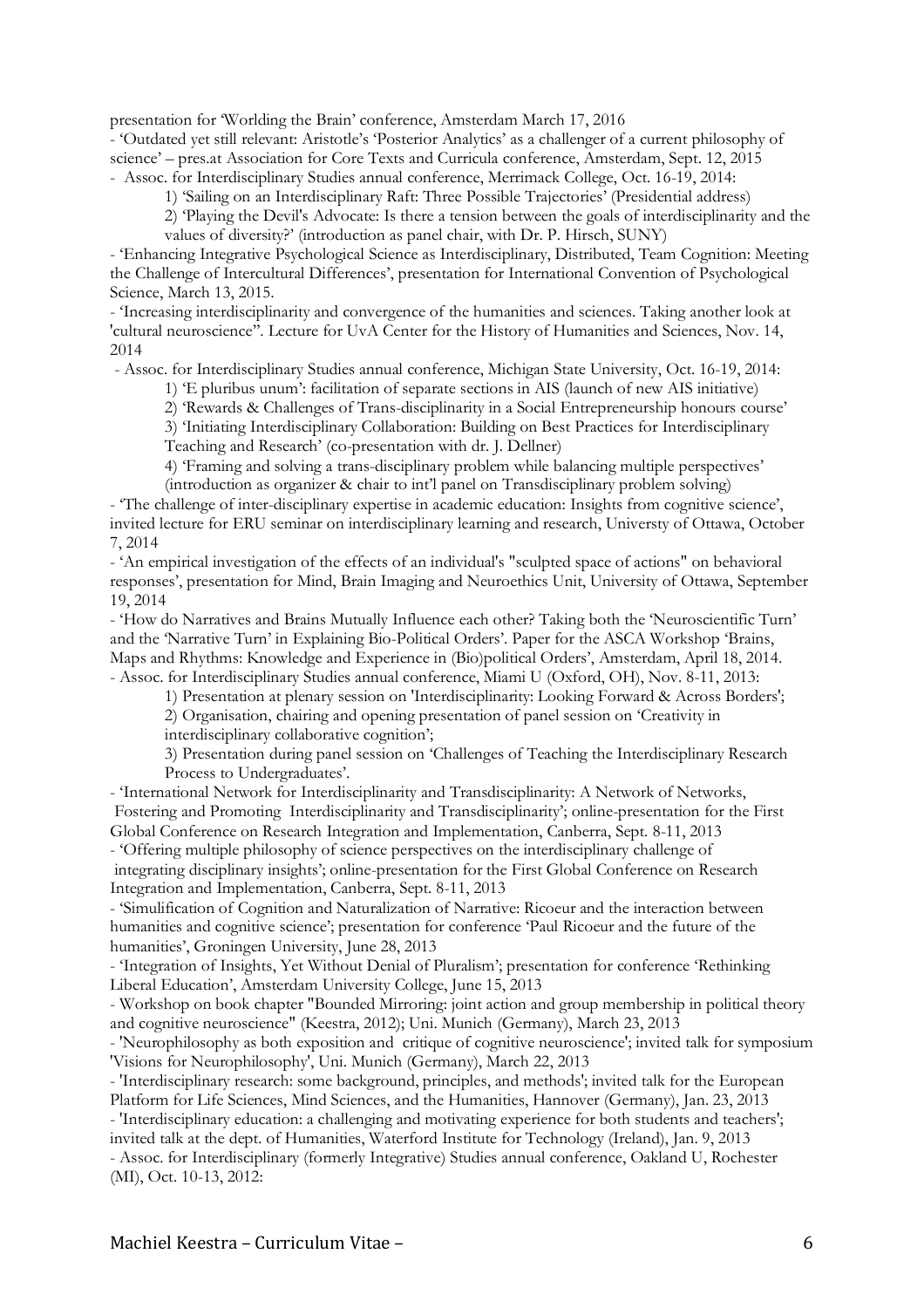1) Presentation at plenary session on 'Interdisciplinarity: Looking Forward & Across Borders';

2) Oganisation, chairing and opening presentation for panel session on 'Integration of Knowledge'

3) 'Neuropolitics and the complex alignment of neuroscientific and political theory perspectives'.

- Multidimensional interdisciplinarity and coherence in cognitive neuroscience: challenges for philosophy. Presentation at the Philosophy of/as Interdisciplinarity Network conference, Tübingen (Germany), Sept. 22, 2012

- 'Interdisciplinarity & the Integration of Disciplinary Perspectives on Understanding Human Action.' Presentation for the Institute of Philosophy, Russian Academy of Sciences, Moscow, May 2, 2012 - Some positions in the trajectory of the interdisciplinary interpretation of Aristotle's ethical theory. Presentation for the AIS conference, Grand Rapids (MI), October 15, 2011.

- Understanding Human Action. Integrating Meanings, Mechanisms, Causes, and Contexts. Presentation for a panel on 'Case Studies in Interdisciplinary Research (eds. Repko, Newell, Szostak, 2011) during AIS conference, Grand Rapids (MI), October 14, 2011.

- Assumptions of de-composability and re-composability in interdisciplinary research: lessons from cognitive neuroscience. Presentation for the Inaugural seminar of the International Network for Interdisciplinarity & Transdisciplinarity,Utrecht University, June 16, 2011

- Imaging the Mind or Opening Pandora's Box? Introduction to 2 nd day of the conference 'Imaging the mind? Taking stock a decade after the 'decade of the brain', University of A'dam, April 2, 2011

' Sculpting a Sustainable 'Space of Actions.' Philosophical and Neuro-Ethical Considerations of the Current Moral Action Overload. ' - paper presentation at the Association for Integrative Studies 2010 Conference, San Diego, October 9, 2010

'Explanations of action and decision making: fighting complexity, in need of flexibility, yet striving for coherence.' Invited lecture for the Acacia-Lab, Dept. of Psychology, University of Amsterdam, January 14, 2010.

'Pluralism in science and society - how can academic education or Bildung face these tasks?' Invited lecture for Studium Generale-ZAK, Karlsruhe Institute of Technology, Karlsruhe, November 27, 2009 ' Integrating meanings and mechanisms: how cultural influences and neural mechanisms constrain each other.' Paper presentation at Transdisciplinary-Net conference, University of Bern (Switzerland), November 21, 2009

'Mechanisms and meanings in the moral brain: hermeneutical and cognitive neuroscientific contributions tomoral action. Poster presentation at the 'Moral Theory and Empirical Research in Psychology and Neuroscience in the Netherlands' network, Utrecht, November 13, 2009 (see link to pdf below).

'Mechanistic explanation and the integration of insights from the humanities and cognitive sciences' paper presentation at the Association for Integrative Studies 2009 Conference, Tuscaloosa (AL), October 8, 2009

'From concepts to particles, and back again - combining disciplinary education with interdisciplinarity at the Amsterdam'Natural and Social Sciences bachelor'' - invited lecture for the conference "Collegium - College and the Academic Community in the European and the American tradition", University of Warsaw (PL), May 27, 2009

'Shying away from the mathematization of science. Setting the stage with Plato's idealism and Aristotle's quasi-empiricism of mathematical objects.' - invited lecture for the Intercity Seminar on the Philosophy of Mathematics "From Plato to Predicativity",Utrecht University, September 26, 2008.

'From Mirror-Neurons to Hermeneutics: In Search for Mutual Clarification' - paper presentation at the Association for Integrative Studies 2007 Conference, Tempe, September 27-30, 2007.

'Mimesis in Art and Neuroscience: Bootstrapping Humanities and Neurosciences'- paperpresentation at the conference From the Brain to Human Culture, Bucknell University, April 20-22, 2007. (see article in Review of general psychology, 2008)

'Perspectives on Human Action: from Tragedy to Neuroscience' - paper presentation at the Association for Integrative Studies 2006 Conference, Atlanta (V.S.), October 5-8, 2006

(http://www.ais.oxford.emory.edu/)

'Some Philosophical Reflections on Neural Correlates of Tragedy' - paper presentation at the Language, Mind and Mind Conference, Paris, July 17-20, 2006 (http://www.lcm2006.net/)

'Modest but vital: philosophy as compass in thematic interdisciplinary honors classes.'- session organizer and presenter at the NCHCHonors conference, St. Louis, October 29, 2005.

'Neuroscience and Philosophy of Action: can Aristotle's Concept of Action be confirmed or falsified or even eliminated?' - The Third International Conference on New Directions in the Humanities: The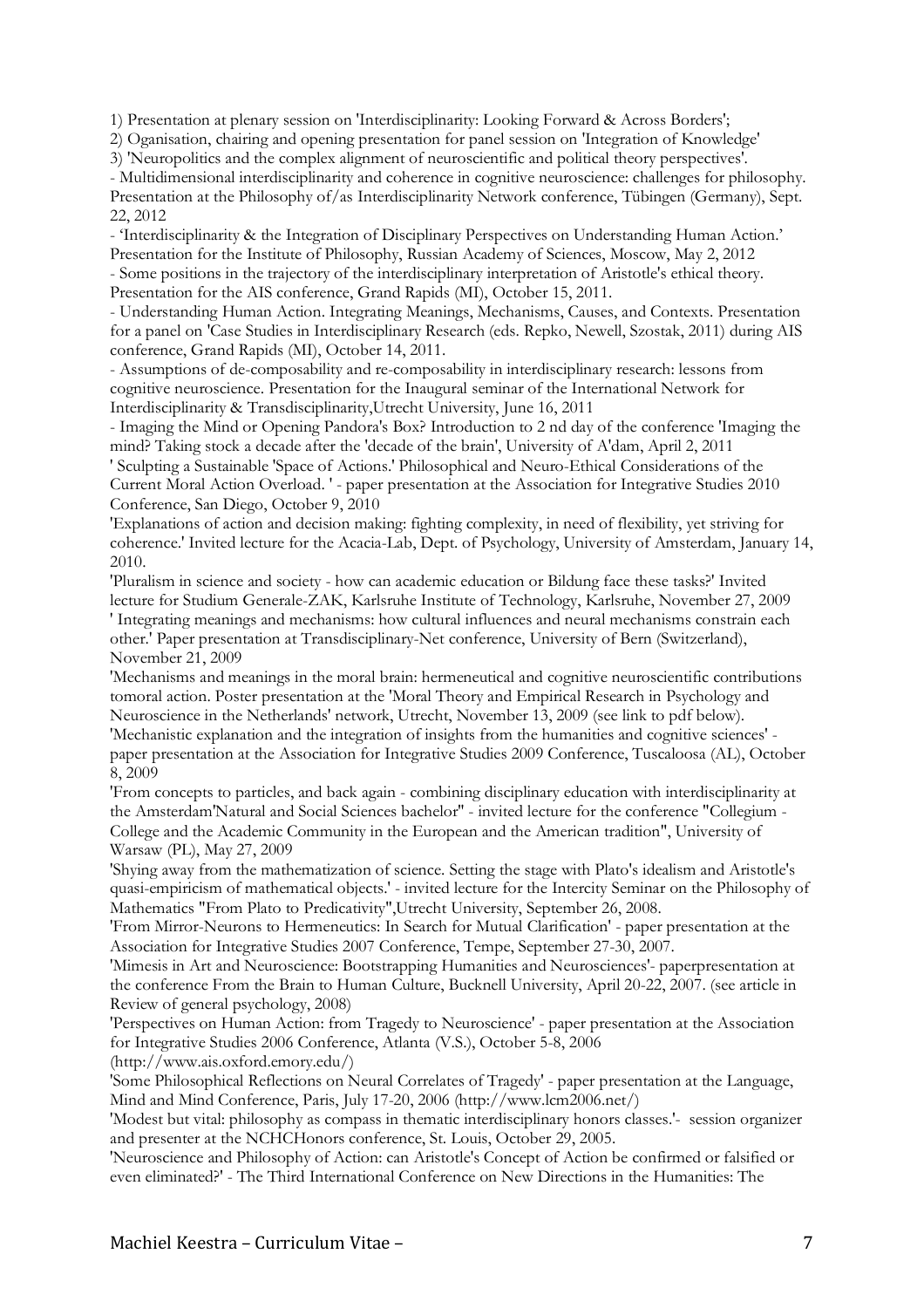Humanities in a 'Knowledge Society'; Cambridge University, August 2-5, 2005

'"Darwin has forgotten the Mind!" - Nietzsche's Struggles with the Theory of Evolution' - lecture for the Symposium on the Philosophy of Biology, Studium Generale UvA, Amsterdam, June 14, 2004. (Dutch version at http://www.ziedaar.nl/article.php?id=197)

Invited Response on 'Reflexive Morality in late-modern society' - conference on Germand Idealism, Leuven University, Jan. 22, 1999.

'Elektra' und Hegels Unterbewertung der Subjektivität und öffentliche Gerechtigkeit auf der antiken Szene. Paper presentation at the conference of the Internationale Hegel Gesellschaft, Utrecht, Aug. 26, 1998. (Appeared in the Hegeljahrbuch 1999)

'"Hit her twice, if you can!"- Reflections on Actions of Sophocles and Heidegger.' Paper presentation at the International Philosophy Conference on 50 Years Heidegger's 'Brief über den Humanismus,' Amsterdam, April 10, 1997.

'Quine, Davidsonen Hegel op zoek naarbetekenissen.' (Quine, Davidson and Hegel in search for meanings.) Paper presentation at the Dutch Filosofiedag, Oct. 14, 1995.

Some remarks on 'Multiculturalism'(Ch.Taylor e.a., 1994). Colloquium Dept. Philosophy, July 6, 1995. 'Canon, coherence and meaning.' Paper presentation at the conference 'The Practice of Cultural Analysis - A Workshop on Interdisciplinarity.' UvA, Amsterdam, June 27-30, 1995.

'Hegel, Davidson und die Flüssigkeit des Begriffs.' Paper presentation at the Radboudconference, Amsterdam, Nov. 25, 1994.

'De verlegenheid van de cultuurkritiek - n.a.v. Edward Said's 'Culture and Imperialism.' (Reflections on Cultural Criticism)- Presentation for a salonof the Amsterdam School for Cultural Analysis, november 1994.

'"Eén heerser moet er zijn!" - Schelling, Hegel en Aristoteles over een Homeruscitaat. ('There should be a Single Leader!' - Schelling, Hegel and Aristotle on a Quote of Homer.) Paper presentation at the Dutch Filosofiedag, Delft, Oct. 1, 1993.

#### *Non-academic presentations and debate participation:*

- 'What is the sound of transcendence? A brief reflection on art and cognition,' Philosophical society Felix & Sofie, February 20, 2018.

- 'Richard Wagner and the Masters of Suspicion: overlapping interests and differences', Dutch Wagner Society, February 12, 2018.

- Seminar with prof.dr. Mogobe Ramose (U Limpopo, South Africa), coorganized with research group Philosophy and Public Affairs, UvA, Jan. 19, 2018.

- Masterclass African philosophy with prof. dr. Sophie Oluwole (Nigeria) upon the invitation of Ninsee, Amsterdam, May 24, 2017.

- Co-chair (with Mercedes Zandwijken) of 'racial reconciliation dialogue' at the Urban Institute, Washington DC on Sept. 19, and at St. Mary's College in Maryland, Sept. 27-8, 2016

- Chair of debate on 'Developments of the Islam in the Netherlands' at LJG Amsterdam, May 29, 2016

- Introduction and chair of discussion on Cyriel Penartz' 'The Brain's Representational Power', Spui 25, Jan. 27, 2016

- 'Bringing light in the dark. Controversies during and after the Enlightenment' [Licht brengen in de duisternis? Controverses tijdens en na de Verlichting] – lecture at Spui 25, Dec. 9, 2015

- Opening statement and chair of discussion on 'Antisemitism in the Netherlands' (with i.a. Amsterdam mayor Van der Laan, representatives of Jewish communities), August 13, 2014

- Lecture 'Blind! in het land der zienden?' for 10<sup>th</sup> anniversary of interdisciplinary e-zine Blind! (www.ziedaar.nl), Amsterdam, June 12, 2014.

- Co-chair (with Mercedes Zandwijken and organized by migrant & minority organisations) of a political debate between Amsterdam political party leaders, Amsterdam, March 6, 2014.

- Seminar 'An acquaintance with interdisciplinary education & research' for 'Natuur, Leven en Technologie' docenten (high school teachers), Garderen, February 6, 2014.

- Lecture 'Conflict & compassion: a contemporary look on Wagner and a Wagnerian look on ourselves' for the int'l Wagner-conference, 'Conflict and compassion: Wagner's operas and their significance for contemporary society', Amsterdam, Nov. 30, 2013.

- Seminar "A critical reading of Wagner's 1849 text 'Die Kunst und die Revolution'" (Art and Revolution) for the Dutch Wagner Society (Wagnergenootschap), Amsterdam November 22, 2012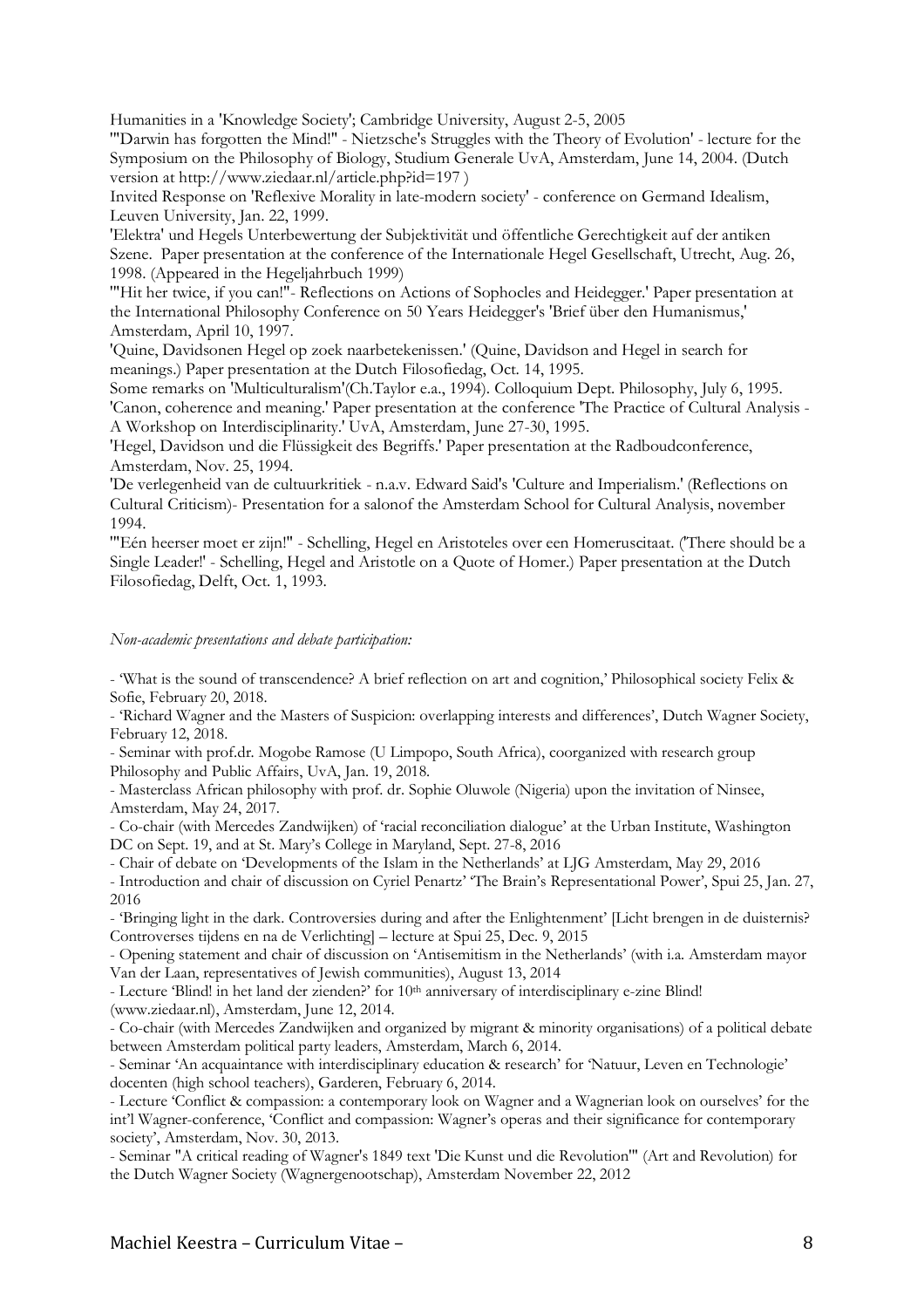- Introduction to Daniel Dennett's lecture "Kinds of things. The manifest image and the scientific image". Paradiso, Amsterdam, November 18, 2012.

- Response and panel discussion with Zygmunt Bauman, Hedy d'Ancona after Bauman's keynote speech: "Freedom and security: a case of 'Hass-Liebe'". Castrum Peregrini, Amsterdam, May 3, 2012

- Interdisciplinarity's Future: threatened because it is important? Position statement in panel debate about "The Future of Interdisciplinarity", Faculty of Arts and Social Sciences, U Maastricht, April 16, 2012

- Eenheid en verscheurdheid van individu en gemeenschap in de antieke tragedie en Wagners Ring. (Unity and disunity of individual and community in antique tragedy and Wagner's Ring). Lecture for the Wagner Society of the Netherlands, March 25, 2012.

- "Nie sollst du mich befragen" - grondeloosheid en vertrouwen in Wagners Lohengrin (Groundlessness and trust in Wagner's Lohengrin). Lecture for the Wagner Society of the Netherlands, March 27, 2011.

- Lecture on 'Wagner en de mythe van waarachtige eenheid - cultuurfilosofische invloeden op zijn werk'. Studium Generale, Universiteit Twente, April 20, 2010.

- Lecture on 'Musicality: is a brain-mechanism capable of creating beauty?' Lecture for Spui 25, Amsterdam, December 4, 2009.

- Lecture on 'Coming to terms with complexity. Neuroscience, free will, society and a Spinozan take on conceptual unity.' Lecture for Castrum Peregrini, Amsterdam, March 19, 2009.

- Lecture on 'Representations in cognition and in art: a dynamical relation.' Lecture for the Arnhem Schoolof Arts ArtEz, November 10, 2008.

- Lecture on 'Fetishism in different forms - on capital, criticism, and art.' Lecture at the opening of the festival 'De kapitalist'in Deventer, Bergkerk, August 8, 2008.

- Lecture on 'Tristan und Isolde's eternal night of love: Wagner's response to the problem of the Enlightenment?' Wagner Society of the Netherlands, April 26, 2008.

- Lecture on 'The mystery of mathematics. Cultural history of an exact science.' Studium Generale, Erasmus Universiteit Rotterdam, Feb. 12, 2008.

- Lecture on interdisciplinary academic education for the staff of the Faculty of Geo-sciences; Utrecht University, Sept.11, 2007.

- Lecture on 'Philosophical uses of tragedy. Antigone in thehands of a.o. Hegel, Nietzsche and Heidegger'. Internationale School voor Wijsbegeerte, Leusden, July 23, 2007.

- Lecture on scientific integration and citizenship in academic education for the Directors of Education, Universiteit van Amsterdam, March 27, 2007. (Publication as 'Flying lesson fortheowl of Minerva? - Higher education as preparation for the labour market and citizenship.', 2007)

- Lecture on 'Arthur Schnitzler and playing with the unconscious'; evening devoted to 'The worldof Arthur Schnitzler', Stadsschouwburg Amsterdam, February 19, 2007.

- Lecture on 'Antigone als een filosofischetractaat?' (Antigone as a philosophical discourse?); for the Nederlands Klassiek Verbond, Utrecht, February 14, 2007.

- Lecture on Philosophy and Neuroscience for Vereniging Onderwijs, Kunst en Wetenschap,Apeldoorn, January 17, 2007

- Opening statement for a debate on the role of the chorus in tragedy in the Stadsschouwburg Amsterdam: 'Meezingen of loszingen? Individu en collectief in een tragische strijd.' (Sing along or sing apart? Individual and collective in a tragic struggle.') Stadsschouwburg Amsterdam, December 2, 2006.

- Short lecture for the presentation of my (edited)book 'Eencultuurgeschiedenisvan de wiskunde' on: 'Axioma: van reputatie tot zelfevident principe.' (Axioma: from reputation to self-evident principle) Freudenthal Institute, University Utrecht, November 23, 2006.

- Statement at the Spreeksteen (Speaker's corner)on 'De vrijheid van meningsuiting, en de beperkingen daarop' (On the limitations of the freedom of speech), Oosterpark, Amsterdam, November 5, 2006 (see youtube.com for video).

- Two lectures for the summer course on 'Neurofilosofie': 'Wie handelt? Neurale correlaten van het handelen en hun filosofische relevantie' en 'Enkele kanttekeningen bij de neuro-esthetica.' (Philosophical reflections on neural correlates of action& neuro-aesthetics). Internationale School voor Wijsbegeerte, Leusden, July 4,2006. - Opening lecture at the symposium on 'Religie en Wetenschap: Geloof in Wetenschap' (Science and Religion), Radboud University Nijmegen, May 17, 2006.

- Participation in the panel discussion on'A New Social Contract' for the Justice Department, The Hague, Feb. 16, 2006.

- 'Werken aan sociale cohesie - een kwestie vaneen normenproject of van een buurtpicknick?' (On social cohesion) - Column for the Think Tank SocialCohesion, Stadsdeel Watergraafsmeer/Oost, Amsterdam, Nov. 7, 2005. (Published in the NRC,Dec. 3, 2005)

- Discussion on 'Intelligent Design and Philosophy of Science' for the Genomics Network for Young Scientist (www.geneyous.nl) at their Science Café, Utrecht, Sept. 22, 2005.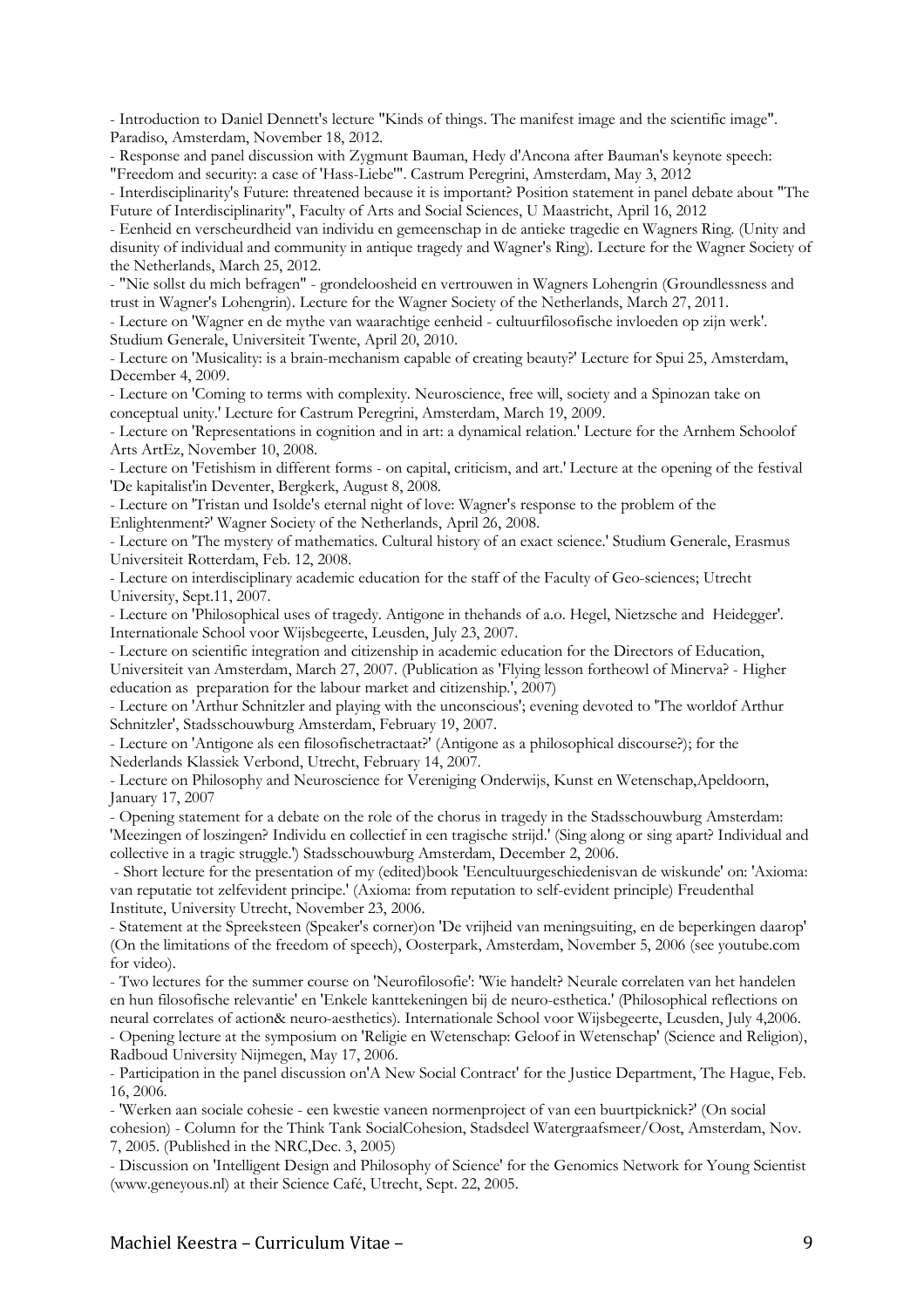- 'Voorstellingen opdrift -enkele opmerkingen over filosofie, cognitie en kunst' – guest lecture for the Rietveld Academy of Art, Amsterdam, March 30, 2005.

- Discussion on Documentary 'Darwin's Nightmare' (Hubert Sauper 2004) with Tijs Goldschmidt. De Balie, Amsterdam, March 11,2005.

- 'Impact en Architectuur' - lecture for ArCAm, Amsterdam, March 10, 2005.

- 'Wees gegroet,Maria! - van verwondering tot besluit.' - lecture on Film (J. L. Godard) and Philosophy, Amsterdam, Jan. 25, 2005.

- 'Filosofie en Tragedie - Beschouwingen over tragische handelingen.' (Philosophy and Tragedy - Reflections on Tragic Actions) - HOVO course at Leiden University, fall 2004.

- 'Het belang van vriendschap bij Aristoteles.' (The Importance of Friendshipin Aristotle.) - lecture at the Studium Generale, UniversityofAmsterdam,April14, 2003.

- 'Een zelf-verlies dat onomkeerbaaris? N.a.v. de antieke tragedie en Shakespeares Macbeth.' (An Irreversible Self-loss? On antique tragedy and Macbeth) - lecture at the Interational School for Philosophy,Leusden, Dec. 13, 2003.

- Commentary on the ArCAm Nutshell (History Timeline), De Balie,Amsterdam, Dec. 19, 2002.

- 'Filosofie en Tragedie' (Philosophy and Tragedy) - weekend course at the International School for Philosophy, Leusden, Nov. 1-2, 2002

- 'Hegels Phänomenologie des Geistes. Een onbescheiden ontdekkingsreis door de geschiedenis van hetdenkenenkennen.' (Introductory lecture on Hegel's Phenomenology of Spirit) - lecture at the Interational School for Philosophy, Leusden, April 27, 2002.

#### **Services and Memberships:**

- Organizing host, annual Association for Interdisciplinary Studies conference, Amsterdam, to be held October 24-26, 2019.

- Int'l conference 'Worlding the Brain: Affect, Care, Engagement', Amsterdam, November 2-4, 2017 - coorganizer.

- International Transdisciplinarity Conference, co-organised by Transdisciplinary-Net and the Leuphana University Lüneburg, Sept. 11-15, 2017 - member scientific advisory committee.

- Nationaal interdisciplinair onderwijscongres, Febr. 2, 2017 - co-organizer

- UvA Diversity contact-group, later transformed to Diversity Forum, December 2016 – present.

- Int'l SMART workshop 'Worlding the Brain: Predictive Processing as a Travelling/Interdisciplinary Concept', November 16, 2016 – co-organizer.

- Co-initiator of the University of Amsterdam's 'ASPIRE Academic Support for Refugees at the University of Amsterdam', November 2016.

- Association for Interdisciplinary Studies: board member, October 2016 - present

- Int'l conference 'Worlding the Brain: Patterns, Rhythms and Narratives in Neuroscience and the Humanities', Amsterdam, March 17-19, 2016 - co-organizer

- Multiple workshops on interdisciplinary research & education grounded in 'An introduction to interdisciplinary research', S. Menken & M. Keestra (editors), AUP 2016 for: IIS, UvA; IPN Mexico; INION Russia; PPLE, UvA, St. Mary's College in Maryland, USA, 2016.

- External advisor for developing interdisciplinary bachelor program for ACASA (Amsterdam Center for Ancient Studies and Archaeology), Nov. 2015 - 2017

- UK Russell University's Interdisciplinary Curriculum Group – international meeting, Jan. 15, 2016, Amsterdam – co-organizer

- External review of Naropa University's Interdisciplinary Studies bachelor program – off-site AIS consultant, 2015-2016

- Association for Interdisciplinary Studies: President, October 2014-2016

- Neuroaesthetics & Neurocultures UvA research group – member since June 2014

- Examinations Board Politics, Psychology, Law & Economics bachelor program – member since April 2014.

- External review of Liberal Studies Program, Seattle University – off-site AIS consultant, Feb.-May 2014

- UvA Center for the History of Humanities and Sciences – member since inception, January 2014

- Int'l series of symposia 2015-2017 'Fostering and facilitating interdisciplinary and transdisciplinary knowledge production: Developing a synthesis of academic approaches to societal needs', application for VW foundation, as *INIT convener* w. ca. 60 colleagues from 4 continents, Jan. 2014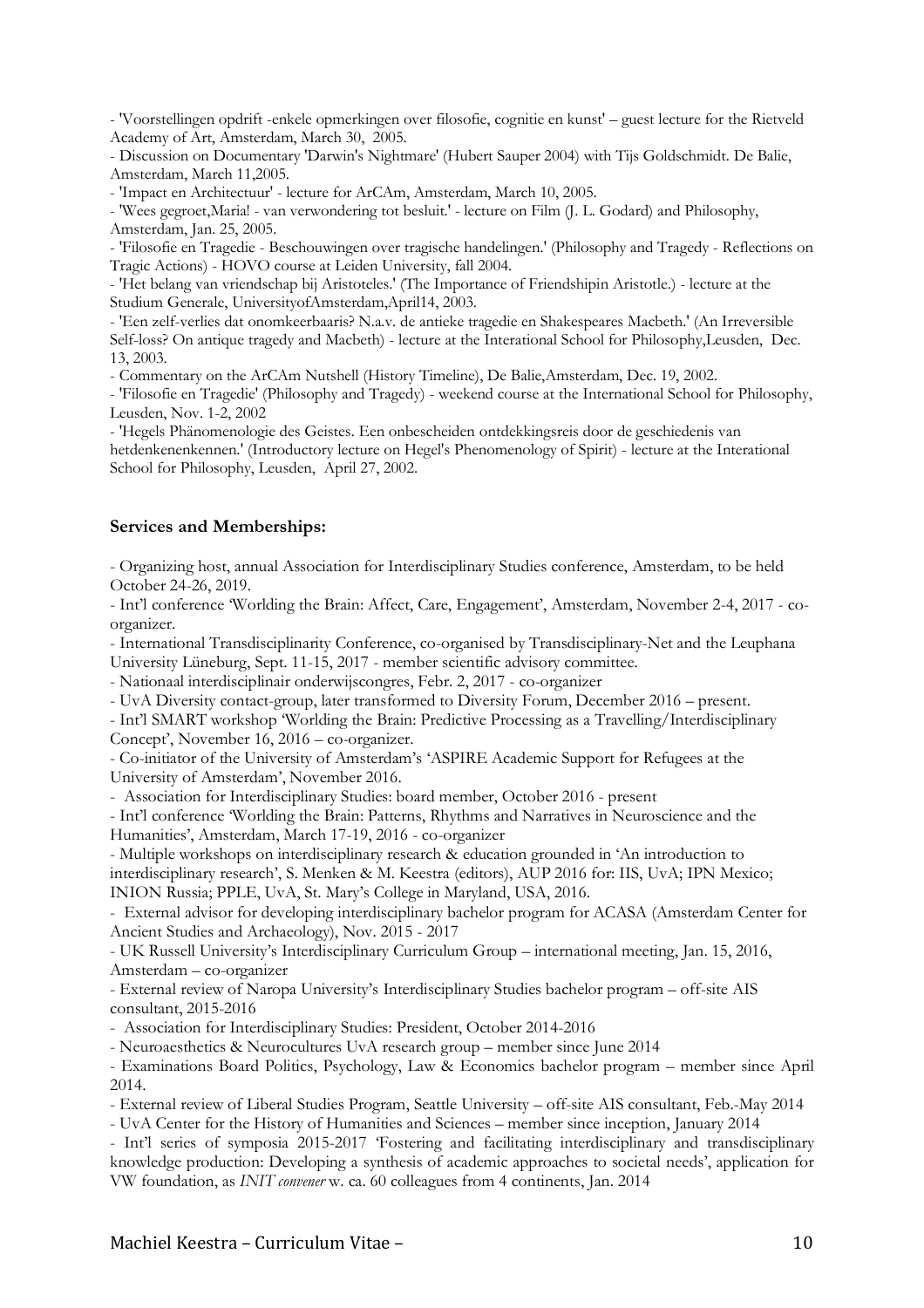- International Conference 'Conflict and compassion: Wagner's operas and their significance for contemporary society', Amsterdam, November Nov. 28- Dec. 1, 2013 – co-organizer

- Association for Interdisciplinary Studies: President-elect – since November 2013

- University of Amsterdam, Committee on Language Policy (taalbeleid) – member April 2013- July 2017.

- Amsterdam Faculty of Science, Committee on Excellent Trajectories (excellentietrajecten) – member since February 2013

- Consultancy & site visit at dept. of Humanities, School of Applied Arts of the Waterford Institute for Technology, Ireland, January 9, 2013.

- Association for Interdisciplinary (formerly: Integrative) Studies: Director of Organizational Development – since October 2012 (www.oakland.edu/ais )

- Inaugural seminar of the International Network for Interdisciplinarity & Transdisciplinarity (INIT),

Utrecht, June 15-18, 2011 – co-convenor, with representatives of AIS, TD-Net, CSID.

- Conference 'Imaging the mind? Taking stock a decade after the 'decade of the brain', A'dam,

April 1-3 2011 – co-convenor with dr. Stephan Schleim (U Groningen)

- Association for Integrative Studies: Board Member since October 2010.

- Liberal Jewish Community, Amsterdam – member edit. board for its discussion events since 2010

- International Network for Interdisciplinarity & Transdisciplinarity (INIT) - NYC 2010: co-initiatior

- Philosophy of/as Interdisciplinarity Network – member since 2009.

- Students In Free Enterprise/ENACTUS, UvA – Faculty advisor since 2009

- International advisor to the board of the Association for Integrative Studies since Dec. 2008.

- European Society for Philosophy and Psychology - member since Febr. 2008.

- Association for Integrative Studies - member since January 2006.

- Examinations Board Beta Gamma & Future Planet Sciences bachelor progr. – chair since Dec. 2005.

- Honours-education coordination assembly, University of Amsterdam – chair 2005-2009

- Interdisciplinary E-Zine 'Blind!' ( www.ziedaar.nl ) - member of the editorial board since 2004.

- National Collegiate Honors Council – member since January 2004.

- K.L. Poll Foundation for Education, Arts and Sciences (NL) –board member, 2003 - 2008.

- Foundation 'Leve de Bouwput!' –program board member, 2003-2007.

- Liberal Jewish Community – editorial board member for its didactical program, 2001/2002.

- Cimedart Philosophical Essay Contest – jury member in 1998.

- Association of Dutch General Studies departments - chair 1996-1997.

- Stoicheia: journal for historical philosophy (in Dutch); editorial board member 1989-1992.

- Committee Post-Academic Education Philosophy (NL) - secretary, 1989.

- Amsterdam Society for Historical Philosophy - board member, 1988-1991.

#### **Chair and (co-)organizer – a selection:**

- public discussion with prof.dr. Mogobe Ramose (University of Limpopo, S-Africa) upon the invitation of Ninsee, Amsterdam, Jan. 19, 2018.

- public discussion with prof.dr. Sophie Oluwole (University of Lagos, Nigeria) upon the invitation of Ninsee, Amsterdam, May 24, 2017.

- public lecture for the Erasmus Prize foundation by Daniel Dennett, Paradiso, Amsterdam, November 18, 2012

- expert seminar with prof.dr. Ronald de Sousa for the Cognitive Science Center Amsterdam (CSCA), March 27, 2007

- expert seminar with prof.dr. Paul Churchland for the CSCA, November 16, 2006:

- expert seminar on the cognitive origins of music and language, prof. dr. S. Mithen (University of Reading, Engeland), December 7, 2005

- discussion with prof.dr. Jose Arsuaga (Madrid; Spanje) about his book 'The

Neanderthal's Necklace' (Wiley, 2003) for Studium Generale & CSCA UvA, May 23, 2005

- expert seminar with dr. Peter Hacker (Oxford) for Studium Generale & CSCA UvA, April 6, 2004

- debate with prof.dr. Simon Conway Morris (Cambridge), Studium Generale & CSCA UvA October 25, 2004.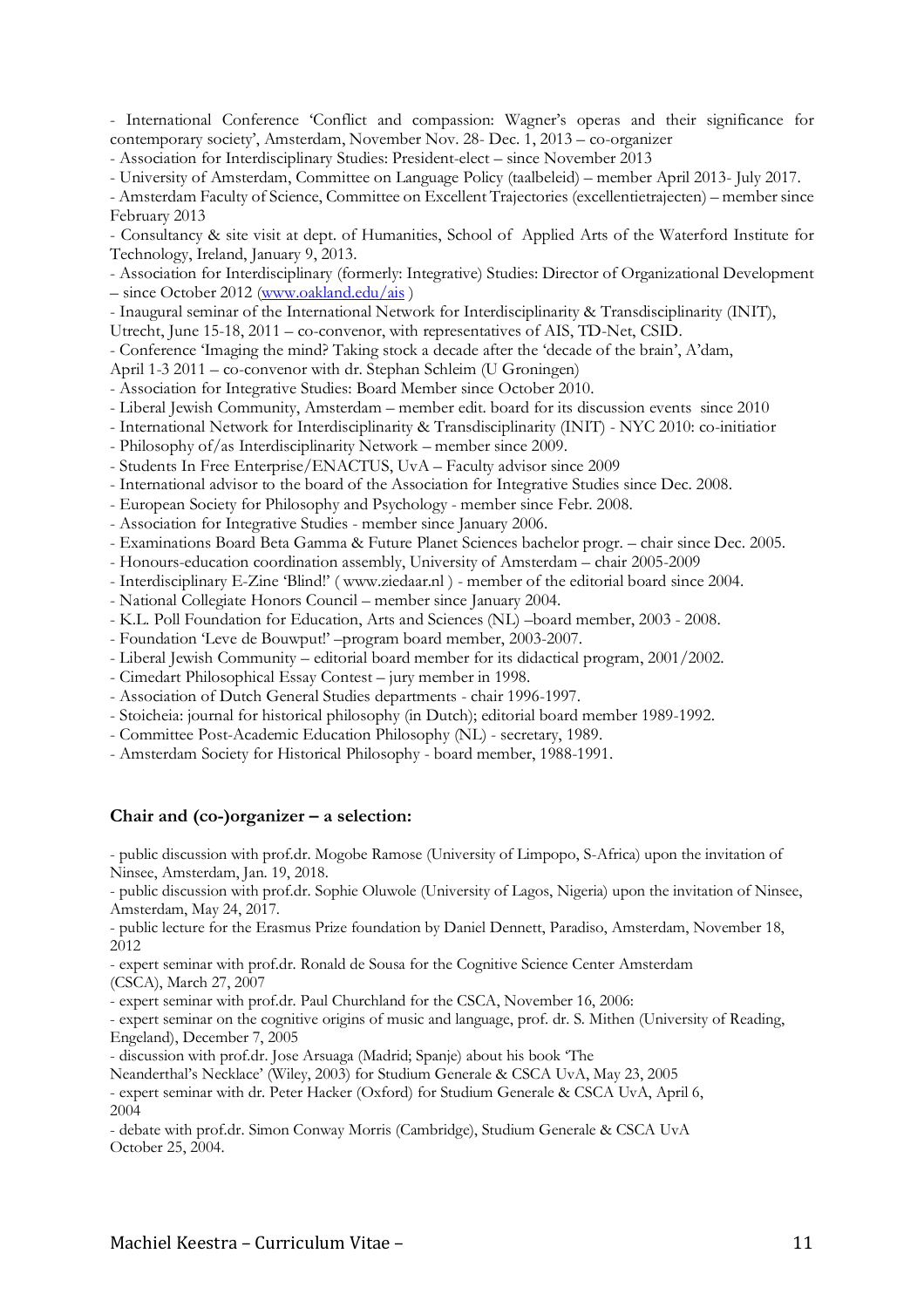## **Media appearances:**

Machiel Keestra is irregularly invited by Dutch national radio to give commentaries or be interviewed on opera or concert broadcasts or for other topics. Since May 2010, he also writes & presents irregularly a scientific column at AmsterdamFM in the scientific program 'Swammerdam'. Here is a list of his appearances

*(incomplete):*

- column about 'Aesthetic perception, knowledge and pleasure', Febr. 25, 2018

- column about 'Complexity, emergence and diversity', Dec. 12, 2017

- column about 'Energy transition and the need for transdisciplinary research', Oct. 1, 2017

- column about 'Fixation on technological fixes', June 18, 2017

- column about 'Interdisciplinarity and the concern about diversity', April 16, 2016

- column about 'A marxist view on the academic proletariat', Oct. 4, 2015

- column about 'Motherhood and pregnancy as philosophical topics', May 6, 2015

- 'Also sprach Zarathustra' by R. Strauss & 'Schlemihl' by Mantovani -– Zaterdagmatinee radio broadcast from Concertgebouw, Jan. 31, 2015

- column about 'Religion and non-violence: the example of ML King', Jan. 18, 2015

- 'Lohengrin' - opera of Wagner. Live broadcast on radio 4 from the Muziektheater, Amsterdam, November 29, 2014

- column about 'War and emotional & moral confusion on all fronts', November 23, 2014

- 'Falstaff' – opera of Verdi. Live broadcast on radio 4 from the Muziektheater, Amsterdam, June 28, 2014

- 'Prometeo' – opera of Luigi Nono. Live broadcast on radio 4 from Holland Festival, Amsterdam, June 19, 2014

- column about Physis versus nomos? On the internalisation of the law, May 25, 2014.

- column about Absolute music and its relation to noise (Over absolute muziek en ruis), April 13, 2014.

- column about Religion, science and conflict (Religie, wetenschap en conflict), Jan. 19, 2014.

- interview about dissertation 'Sculpting the Space of Actions' at radio 5 program 'De Kennis van Nu', Jan. 16, 2014 (http://www.wetenschap24.nl/programmas/de-kennis-van-nu/Radio-5/2014/Januari/16-01-2014 bekwaam-handelen.html )

- column about 'Black Pete and rule crossing behaviors' (Zwarte Piet en regeloverschrijdend gedrag), Dec. 8, 2013

- column about 'Breakthroughs in Science Prizes' (Wetenschappelijke doorbraak-prijzen), March 3, 2013

- column about Self-alienation (Zelfvervreemding); Swammerdam program, Jan. 13, 2013

- column about Multiple sources of leadership (Leiderschap en de krachtmeting tussen personen en ideeen); Swammerdam program, Dec. 9, 2012

- interviews for science program Wetenschap?! at Amsterdam t.v. station AT5, October 9 (on marshmallow test & selfcontrol) and October 16 (on imitation and mirror neurons) 2012

- column about Ideals, cooperation and politics (Het belang van idealen voor samenwerking en politiek); Swammerdam program, May 13, 2012

- column about Narrative practice, religion and humor (Narratieve oefening in religie en met humor); Swammerdam program, April 1, 2012

- column about Euthanasia and Ulysses-contracts (Euthanasie en zelfbeschikkingsverklaringen); Swammerdam program, Febr. 12, 2012

- column about Socially robust (transdisciplinary) knowledge & Politics ; Swammerdam program, Dec. 17, 2011

- column about the Occupy Wall street movement [Laat de tenten staan!]; Swammerdam program, November 6, 2011

- 'Im grossen Schweigen' - orchestral songs by Diepenbrock; 'Also sprach Zarathustra' - symphonic poem by Richard Strauss. Zaterdag Matinee, Edo de Waart & Robert Holl, Ned. philh. orkest; live from the Concertgebouw, Amsterdam, May 7, 2011.

- column about 'Authentic life & self-reflection'; Swammerdam program, April 10, 2011

- interview for NTR Podium t.v.-documentary on Wagner's Parsifal; broadcast at March 20 & 27, 2011

- column about political preference and the interaction of genes, brains and friends; Swammerdam program, February 20, 2011

- column about petty excuses and mental time travel, Swammerdam program, October 24, 2010

- column about the intrinsic value of art and its place in sustainable politics, Swammerdam program, October 3, 2010

- interview during the scientific Swammerdam-program at AmsterdamFm, May 16, 2010

- short statement on Martin Luther's translation of the Old testament for Castrum Peregrini, Amsterdam, April 4, 2010